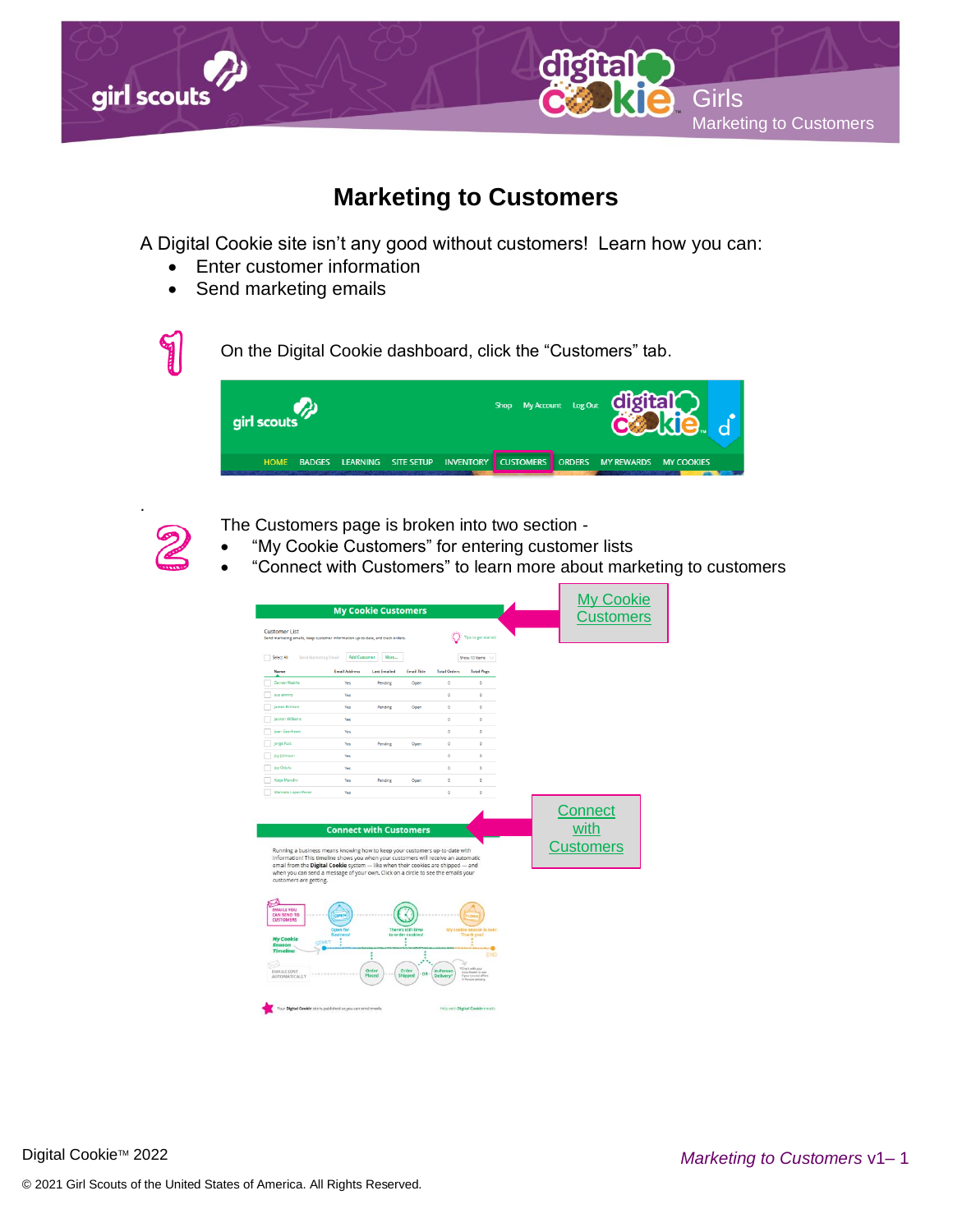





# *My Cookie Customers*

Girls can add or import customers they want to send marketing emails to and keep all of their customers in Digital Cookie for referencing in future cookie seasons.

|                                                                                                        |                                             | <b>My Cookie Customers</b>        |                    |                     |                                    |
|--------------------------------------------------------------------------------------------------------|---------------------------------------------|-----------------------------------|--------------------|---------------------|------------------------------------|
| <b>Customer List</b><br>Send marketing emails, keep customer information up-to-date, and track orders. |                                             |                                   |                    |                     | Tips to get started                |
| Send Marketing Email<br>Select All<br>Name                                                             | <b>Add Customer</b><br><b>Email Address</b> | More<br><b>Last Emailed</b>       | <b>Email Title</b> | <b>Total Orders</b> | Show 10 Items<br><b>Total Pkgs</b> |
| <b>Darren Waithe</b>                                                                                   | Yes                                         | 11/18/2019                        | Open               | Ō                   | ö                                  |
| Eva Almiro                                                                                             | Yes                                         |                                   |                    | Ō                   | o                                  |
| lames Brinson                                                                                          | Yes                                         | 11/18/2019                        | Open               | $\bullet$           | o                                  |
| lasmin Williams                                                                                        | Yes                                         |                                   |                    | ٥                   | o                                  |
| asmin Winters                                                                                          | Yes                                         |                                   |                    | 4                   | 4                                  |
| orge Ruiz                                                                                              | <b>Yes</b>                                  | 11/18/2019                        | Open               | $\bullet$           | ō                                  |
| Joy Johnson                                                                                            | Yes                                         |                                   |                    | ٥                   | o                                  |
| loy Odufu                                                                                              | Yes                                         |                                   |                    | ٥                   | ٥                                  |
| Katja Mandivi                                                                                          | Yes                                         | 11/18/2019                        | Open               | $\bullet$           | o                                  |
| Maricela Lopez-Perez                                                                                   | Yes                                         |                                   |                    | ٥                   | o                                  |
| Total customers: 10<br>Total emails sent: 4                                                            |                                             | Total unique customers emailed: 4 |                    |                     |                                    |
|                                                                                                        |                                             |                                   |                    |                     | ▼<br>Need help?                    |

Clicking on a customer's name brings up more information about the customer, including details about any orders.

|                                     |                                  | <b>Customer Information</b>                                             |                                            |                 |
|-------------------------------------|----------------------------------|-------------------------------------------------------------------------|--------------------------------------------|-----------------|
| < Back to customer list             |                                  |                                                                         |                                            |                 |
|                                     | Customer: Jasmine garcia         |                                                                         | Contact Source: Website                    |                 |
|                                     |                                  | Email: dctest512-10@girlscouts.org                                      | Notes:                                     |                 |
|                                     | Address: 1602 Kepner Dr          | St. Paul, Minnesota 53012                                               |                                            |                 |
|                                     | Phone: 792-057-2097              |                                                                         |                                            |                 |
|                                     | <b>Delete Customer</b>           | <b>Edit Customer</b>                                                    | <b>Add Another Customer</b>                |                 |
| Season 2022 Orders: 1               |                                  |                                                                         |                                            |                 |
| <b>DETAILS</b>                      |                                  | Packages added to sales goal: 6<br>COOKIES                              | ORDER SUMMARY                              |                 |
|                                     |                                  |                                                                         |                                            |                 |
| <b>Order Date:</b><br>Order Number: | 09/20/21 10:43 PM<br>05118771    | trefoils®, 1 pkg<br><b>SALL</b>                                         | Cookie Packages: 6                         | \$24.00         |
| Order Status:                       | Delivered                        | do-si-dos®, 1 pkg<br>$\mathbb{E}[\mathbb{E}^{(1)}]$                     | Subtotal:                                  | \$24.00<br>Free |
| Deliver To:<br>Paid by:             | Jasmine garcia<br>Jasmine garcia | samoas®, 2 pkgs<br><b>ALCOHOL</b><br><b>Call</b><br>thin mints®, 2 pkgs | In-person Delivery:<br><b>Order Total:</b> | \$24.00         |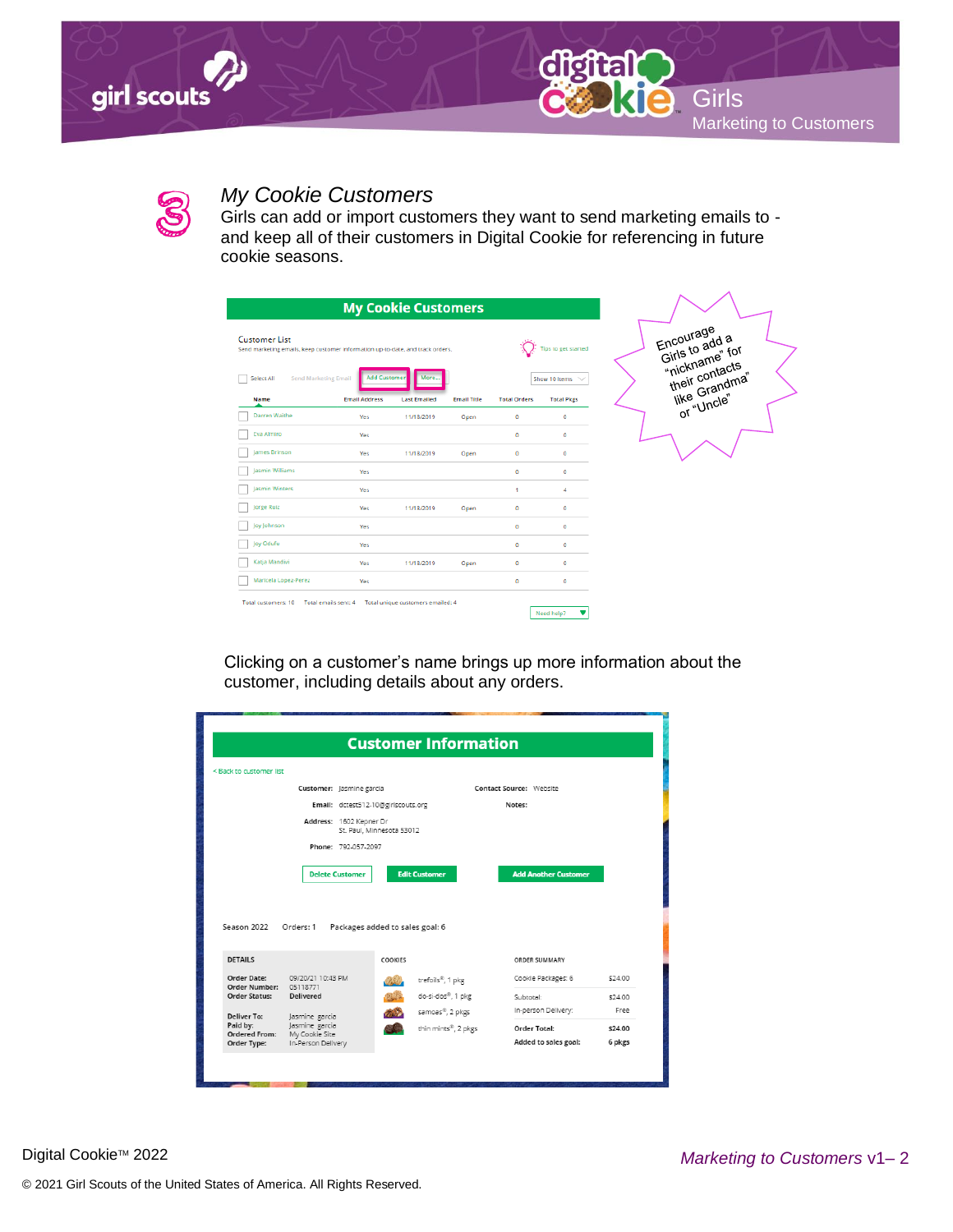



## **3a** Send Marketing Emails

To send emails to your customers, simply check the box in front of all the customers you want to reach, then click "Send Marketing Emails."



Next, select which of the three emails you would like to send at this time: "Open for business," "There's still time to order cookies," or "Thanks for your support."

To find out more about each of those emails and see a preview, go to the "Connect with Customers" section.

|                                         | <b>Send Marketing Email</b><br>To: Brenda Wollnski X<br>JayAnne Ruiz X<br>Sarah Shepherd X Scott Jameson X<br>Stephanie Cerotious X<br>Todd Worthington X                                                                                                                                                     |
|-----------------------------------------|---------------------------------------------------------------------------------------------------------------------------------------------------------------------------------------------------------------------------------------------------------------------------------------------------------------|
| Check the<br>box for your<br>selection. | Select the email you would like to send:<br>Open for business<br>Still time to order cookies!<br>Thanks for your support<br>÷<br>1922<br>$-$<br>$-$<br>2022<br>2007<br>32544<br>11111<br><b>Business</b><br>=<br>4 - - - -<br>A full view of this email can be seen in the "Connect with Customers" timeline. |

You can select different customers and send different emails to them or send the same email to all your customers at the same time.

When you have made your selection, check the box next to the email you are going to send and then click "Send Email" at the bottom.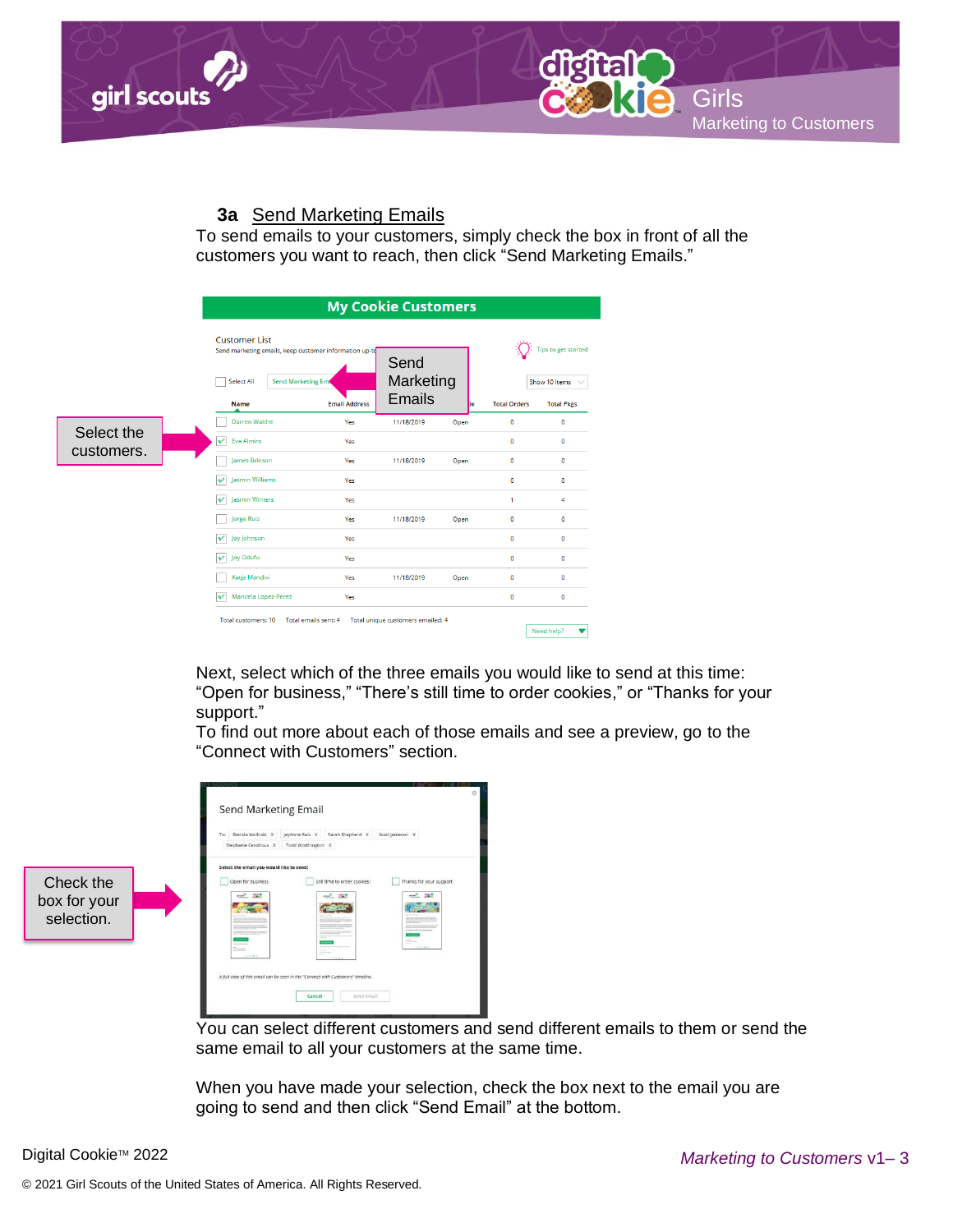

## **3b** Add Customer

To add customers manually (instead of importing), click the "Add Customers" button and you will get a screen for entering information.

| <b>Add Customer</b>                                                                                                                                                              |        |                                                                             |  |  |  |
|----------------------------------------------------------------------------------------------------------------------------------------------------------------------------------|--------|-----------------------------------------------------------------------------|--|--|--|
| < Back to customer list<br>required *<br>First Name:*<br>Last Name:*<br>Nickname:<br>Email:<br><b>Address:</b><br>City:<br>State:<br><b>Zip Code:</b><br><b>Phone:</b><br>Notes: |        | Add a personal hello to your marketing<br>emails, e.g. Grandma, Uncle Mike. |  |  |  |
|                                                                                                                                                                                  | Cancel | <b>Add Customer</b>                                                         |  |  |  |

The only required field is name. However, to maximize your marketing, you should complete as many of the fields as possible. If you enter data in the "Nickname" field, the customer will receive their email addressed to the nickname instead of their first name.

When you are finished entering information, click "Add Customer". The customer information will be stored.

If a girl attempts to add a customer that already has an email address in her customer list, the system will alert her that it is a potential duplicate and ask her what information should be maintained between the two records.

|              | <b>YOU ENTERED</b>   | customer information you would like to keep and merge these records for email: dctest664-22@girlscouts.org<br><b>ON FILE</b> |  |
|--------------|----------------------|------------------------------------------------------------------------------------------------------------------------------|--|
| Name         | Jane Dow             | <b>Suzie Greenburg</b>                                                                                                       |  |
| Address      | 43215                | $\bigcap$ and                                                                                                                |  |
| Phone        | 325-235-0273,        | $\bigcap$ and                                                                                                                |  |
| <b>Notes</b> | ---                  | $\bigcap$ and                                                                                                                |  |
| Cancel       | <b>Merge Records</b> |                                                                                                                              |  |

You can also add customers who have made a purchase and aren't in your customer list. See the Parent Orders Tip Sheet for details.

Digital Cookie™ 2022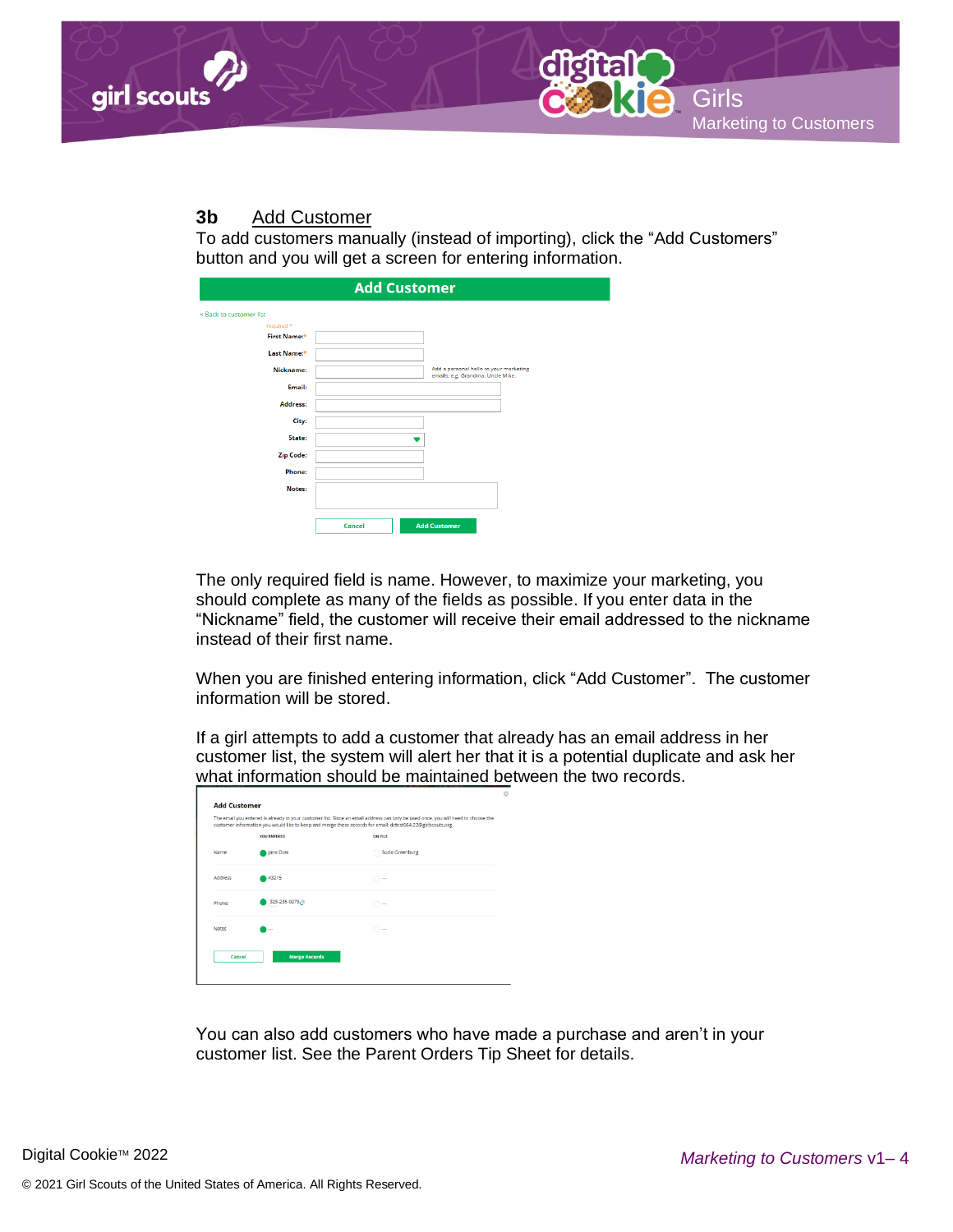

#### **3c** Delete Customer

We recommend keeping customer lists from year to year, but there may be times when you will need to delete one or more. To do that, select the box in front of the customer(s) you want to delete, then click on the "more" dropdown menu and select "Delete Customer".

You will get a pop-up warning that deletion is permanent and confirming how many customers you are attempting to delete. To continue with deletion, click "yes"

| You want to delete 1 name from your customer list. |     |  |
|----------------------------------------------------|-----|--|
| If deleted, this cannot be undone.                 |     |  |
|                                                    |     |  |
| Cancel                                             | Yes |  |

#### **3d** Import

Clicking on the "More" drop down menu gives you the option to import a customer list.

The screen has instructions on how to import contacts. It also includes the template that you will need for importing. The template is on the second tab in the spreadsheet, titled "Import Customer."

| A                  | B                                                                                       |                  | $\mathsf{D}$                                                                                                              |                      |              | G       | H                   |                             |              | κ |
|--------------------|-----------------------------------------------------------------------------------------|------------------|---------------------------------------------------------------------------------------------------------------------------|----------------------|--------------|---------|---------------------|-----------------------------|--------------|---|
| <b>First Name</b>  | <b>Last Name</b>                                                                        | Nickname         | <b>Street Address</b>                                                                                                     | City                 | <b>State</b> | Zipcode | <b>Phone Number</b> | <b>Email Address</b>        | <b>Notes</b> |   |
| Jane               | Dow                                                                                     | <b>Aunt Jane</b> | 123 Main St                                                                                                               | <b>Rolling Hills</b> | OK           | 23902   |                     | dctest664-14@girlscouts.org |              |   |
|                    |                                                                                         |                  |                                                                                                                           |                      |              |         |                     |                             |              |   |
|                    |                                                                                         |                  |                                                                                                                           |                      |              |         |                     |                             |              |   |
|                    |                                                                                         |                  |                                                                                                                           |                      |              |         |                     |                             |              |   |
|                    |                                                                                         |                  |                                                                                                                           |                      |              |         |                     |                             |              |   |
|                    |                                                                                         |                  |                                                                                                                           |                      |              |         |                     |                             |              |   |
|                    |                                                                                         |                  |                                                                                                                           | O                    |              |         |                     |                             |              |   |
|                    | <b>Import a List of Customer Names</b>                                                  |                  |                                                                                                                           |                      |              |         |                     |                             |              |   |
|                    |                                                                                         |                  |                                                                                                                           |                      |              |         |                     |                             |              |   |
|                    |                                                                                         |                  | You can take a copy of information you have in one program and use it in another program. When you do this, you are       |                      |              |         |                     |                             |              |   |
|                    | importing a file from one place to another.                                             |                  |                                                                                                                           |                      |              |         |                     |                             |              |   |
|                    | Steps to import a customer list into Digital Cookie                                     |                  |                                                                                                                           |                      |              |         |                     |                             |              |   |
|                    | 1. Download our Cookie Customers Template. There are helpful instructions in the file.  |                  |                                                                                                                           |                      |              |         |                     |                             |              |   |
|                    |                                                                                         |                  |                                                                                                                           |                      |              |         |                     |                             |              |   |
|                    | cookie marketing email. Remember to save the file.                                      |                  | 2. Type the names of customers who would like cookies into the file. Include their email addresses so you can send them a |                      |              |         |                     |                             |              |   |
|                    |                                                                                         |                  |                                                                                                                           |                      |              |         |                     |                             |              |   |
|                    | 3. When you have finished putting in the names of your customers, select "Import file." |                  |                                                                                                                           |                      |              |         |                     |                             |              |   |
|                    |                                                                                         |                  |                                                                                                                           |                      |              |         |                     |                             |              |   |
| <b>Choose File</b> |                                                                                         |                  |                                                                                                                           |                      |              |         |                     |                             |              |   |
|                    |                                                                                         |                  |                                                                                                                           |                      |              |         |                     |                             |              |   |
|                    |                                                                                         |                  |                                                                                                                           |                      |              |         |                     |                             |              |   |
|                    | Cancel                                                                                  |                  | <b>Import file</b>                                                                                                        |                      |              |         |                     |                             |              |   |

When the list is prepared and saved, use the "Choose File" button to select your file from where you saved it. Then click the green "Import File" button at the bottom. When it has successfully imported you can send marketing emails to those customers.

Digital Cookie™ 2022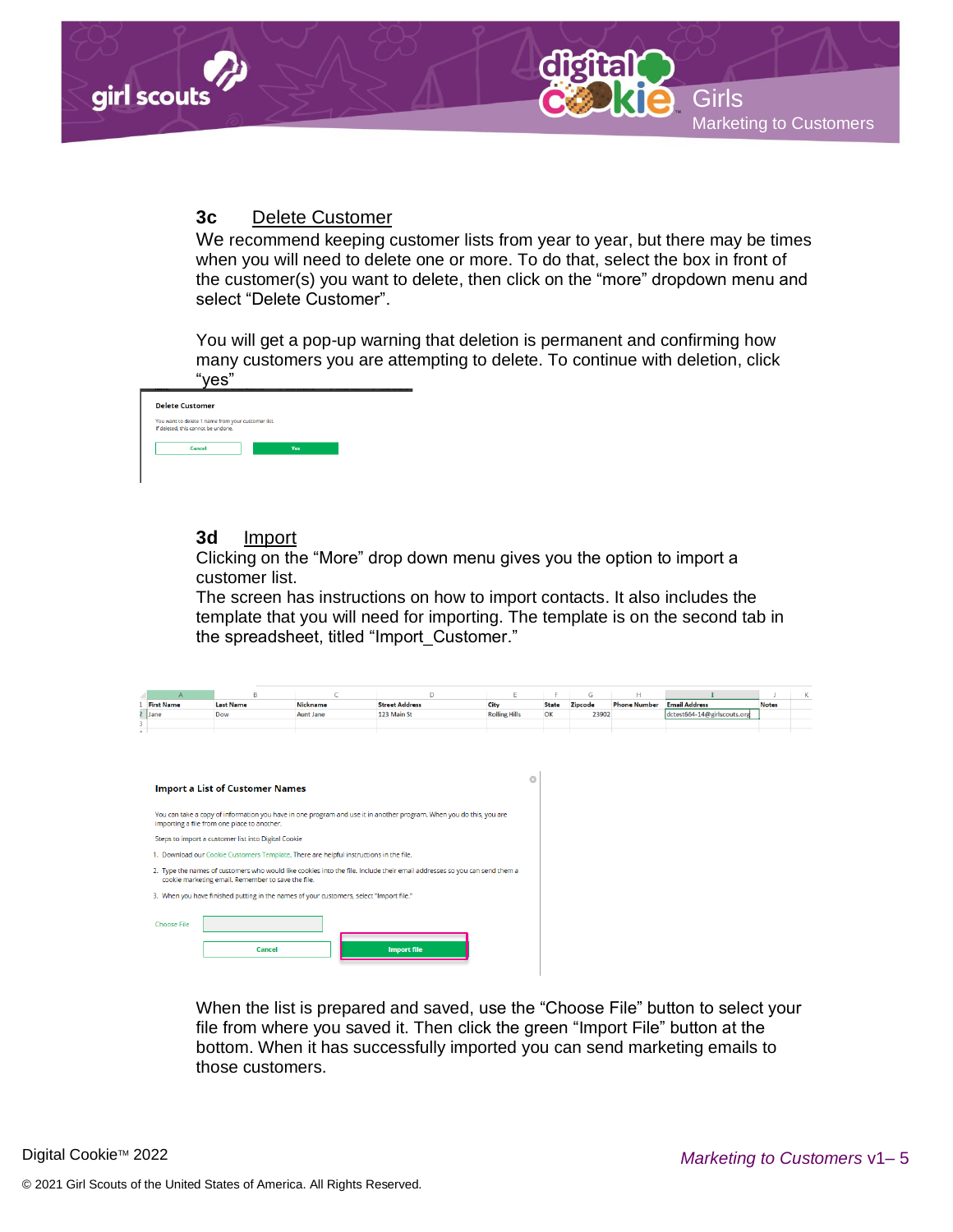

#### **3e** Export

The "More" drop down menu also gives you the option to export your customer list. When you choose "Export" a screen will pop up with instructions on how to export your customer list and save it to your computer.

Simply click the green "Export File" button and you will be asked where you want to save the file on your computer.

ō

#### **Export Your Customer List**

Saving a copy of your customer list is easy. When you select the "Export file" button, a file will download to your computer with the name "DigitalCookieCustomers". You can rename the file, if you wish, and save it on your computer.

| ------- |
|---------|
|         |

#### Connect with Customers

Learning about marketing to your cookie customers is a great skill that can increase cookie sales. In this section you can see the three different emails to send to your customers - and get suggestions for when to use them.

| <b>Connect with Customers</b>                                                                                                                                                                                                                                                                                                                                    |                                                                                                                                                                                                                                                                                                                                                           |
|------------------------------------------------------------------------------------------------------------------------------------------------------------------------------------------------------------------------------------------------------------------------------------------------------------------------------------------------------------------|-----------------------------------------------------------------------------------------------------------------------------------------------------------------------------------------------------------------------------------------------------------------------------------------------------------------------------------------------------------|
| Running a business means knowing how to keep your customers up-to-date with<br>information! This timeline shows you when your customers will receive an automatic<br>email from the Digital Cookie system-like when their cookies are shipped-and<br>when you can send a message of your own. Click on a circle to see the emails your<br>customers are getting. | Preview of "Open for Business" email                                                                                                                                                                                                                                                                                                                      |
| Click on any of<br>the circles to<br>OPEN<br>0.6000000000000<br>preview the<br><b>Open for</b><br>My cookie season is over.<br><b>There's still time</b><br>emails you can<br><b>Business!</b><br>to order cookies!<br><b>Thank you!</b><br>STAR <sub>1</sub><br>send.<br>END                                                                                    | Open for Business!<br>Cookie season has started You can send this email to let people know that your Digital Cookie site is up and<br>nancing<br>digital<br>airl scouts<br>cookie progran<br>Visit My Digital Cookie Site                                                                                                                                 |
| *Check with your<br>Order<br>Order<br><b>In-Person</b><br><b>EMAILS SENT</b><br>troop leader to se<br><b>OR</b><br><br><b>Shipped</b><br>Placed<br>Delivery*<br>if your council offer<br><b>AUTOMATICALLY</b><br>In-Person delivery<br>Your Digital Cookie site is published, so you can send emails.<br>Help with Digital Cookie emails                         | Dear (First name or nickname.)<br>Craving your favorite Girl Scout Cookies? I've got you! Now you can order<br>these delicious treats right from the comfort of your living room through my<br>Digital Cookie® site. The best part is you'll be supporting my success and<br>the largest girl-led entrepreneused rengram in the world It's kind of a high |